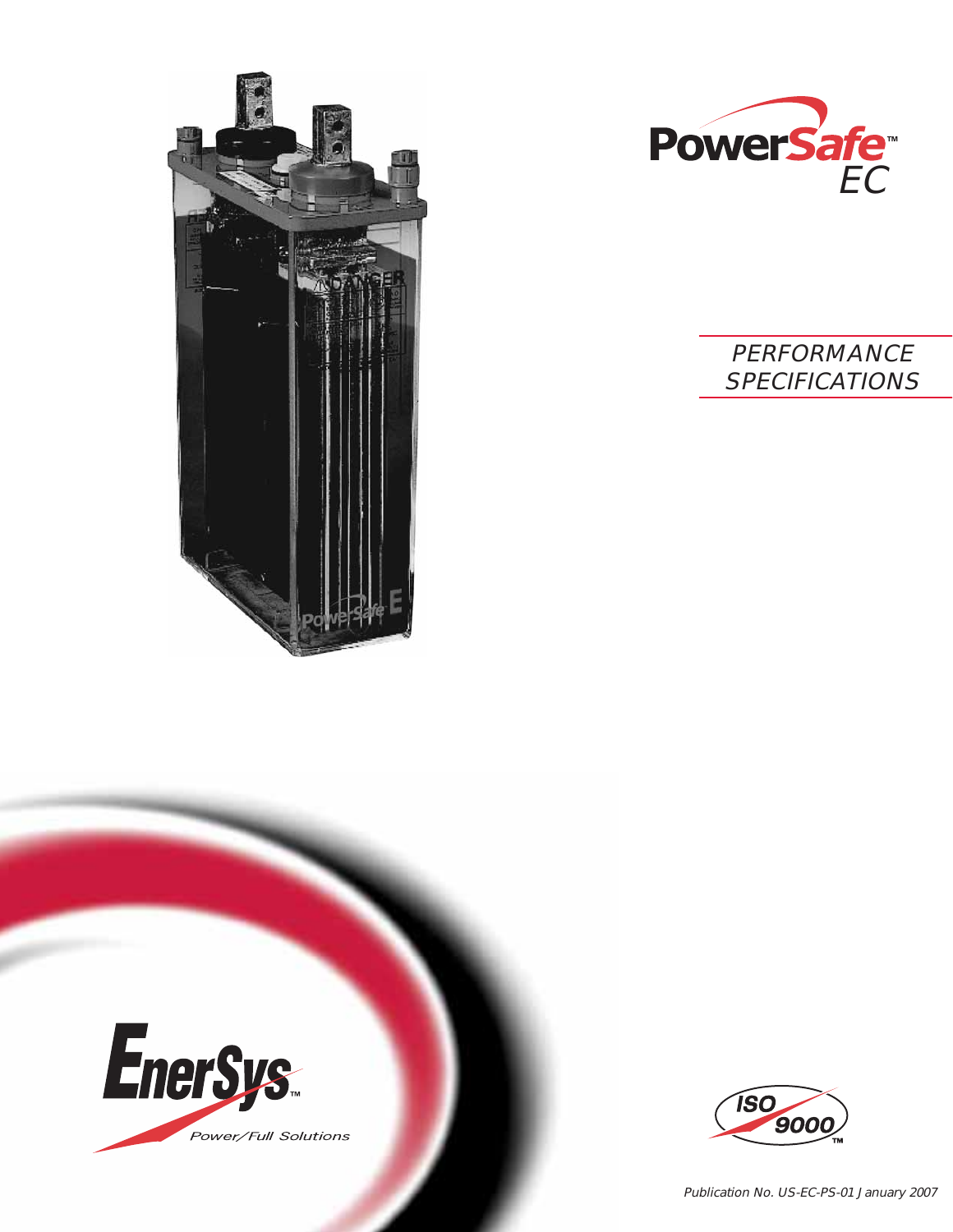## **Introducing the PowerSafe EC**

# **PowerSafe** EC

The PowerSafe™ EC is a leadcalcium battery designed to meet the varied needs of the utility switchgear and telecom markets. The positive plate thickness of 0.340 inches is one of the thickest in the industry. This makes the battery an excellent long duration discharge battery. Additionally, copper inserts within the posts maintain excellent short duration high current performance. EnerSys' larger, double-hole post also provides a stronger intercell connection, assuring maximum electrical integrity.

The EC also features EnerSys' Slide-Lock™ post seal. This unique design allows for natural plate growth over the battery's life without compromising the seal between the post and cover. Extra space is also provided in the cell to increase the amount of electrolyte available and provide ample space for natural growth. All these features help to extend the life of the battery and increase performance.

#### **Features**

- Lead-calcium alloy lowest water loss, lowest maintenance.
- Highest one minute rates.
- For floating applications where increased ambient temperatures are not probable.
- 20 year life expectancy.
- Slide-Lock™ Post Seal.

#### **Specifications**

- Plate thickness: Positive: 0.34 in/8.6 mm Negative: 0.24 in/6.1 mm
- Plate dimensions: Height Width Pos: 11.4 in/290 mm 9.4 in/239 mm Neg: 11.4 in/290 mm 9.4 in/239 mm
	-
- Sediment space: 1.0 in/25.4 mm
- Electrolyte over plates: 2.1 in/53.3 mm
- Container: Styrene Acrylonitrile Copolymer
- Cover: Made from Flame Retardant PVC (UL94-VO/L.O.I. 28%)
- Separators: Microporous rubber
- Retainers: "Vitrex"- glass fiber
- Post type: EC-5 thru 13 - single post with copper insert EC-15 thru 21 - double posts with copper inserts
- Post seal type: Slide-Lock™
- Plate suspension type: Positive: Bridge hung Negative: Bottom supported
- Vent type: Flame arrestor, fused alumina
- Float voltage setting: Acceptable min/max: 2.17/2.26Vpc Recommended: 2.25Vpc
- Specific Gravity: 1.215 (1.250 available on request)
- Bolt connectors: Stainless steel, standard English measure, hex-head
- Intercell connectors: Lead-plated copper

**NOTE:** All inter-cell, inter-tier, inter-step, end-to-end inter-rack, back-to-back inter-rack connectors, and terminal plates are included with every battery. Across-aisle inter-rack connectors are not included.

### Patented Slide-Lock™ Post Seal

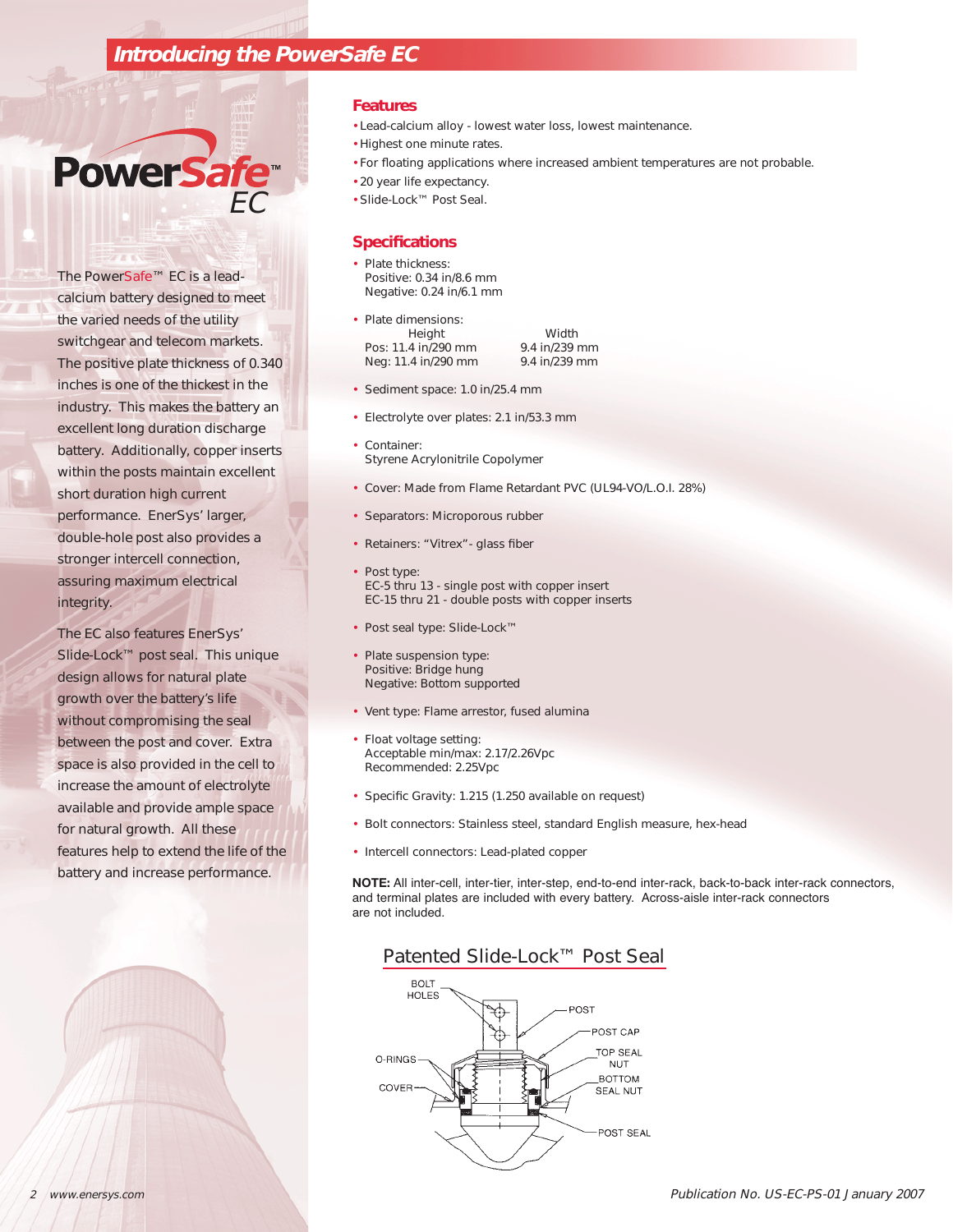

#### **General Specifications**

|             |                                | <b>Nominal Dimensions</b> |      |       |      |     |        |  | <b>Typical Weight</b> |          |                |  |      |                        |      |                               |      |     |
|-------------|--------------------------------|---------------------------|------|-------|------|-----|--------|--|-----------------------|----------|----------------|--|------|------------------------|------|-------------------------------|------|-----|
| TYPE*       | NOM.<br>Ah<br>CAP <sup>1</sup> | Length**                  |      | Width |      |     | Height |  |                       | Unpacked |                |  |      | <b>Domestic Packed</b> |      | Electrolyte Only / 1.215 S.G. |      |     |
|             |                                | mm                        | in   | mm    | in   | mm  | in     |  |                       | kg       | $\mathsf{lbs}$ |  | kg   | $\mathsf{lbs}$         | kg   | lbs                           |      | gal |
| EC-5        | 200                            | 130                       | 5.1  | 279   | 11.0 | 475 | 18.7   |  |                       | 27.7     | 61             |  | 29.0 | 64                     | 9.5  | 21                            | 7.8  | 2.1 |
| <b>EC-7</b> | 270                            | 130                       | 5.1  | 279   | 11.0 | 475 | 18.7   |  |                       | 32.7     | 72             |  | 34.0 | 75                     | 8.6  | 19                            | 7.1  | 1.9 |
| EC-9        | 350                            | 130                       | 5.1  | 279   | 11.0 | 475 | 18.7   |  |                       | 37.6     | 83             |  | 39.0 | 86                     | 7.7  | 17                            | 6.4  | 1.7 |
| EC-11       | 440                            | 168                       | 6.6  | 279   | 11.0 | 475 | 18.7   |  |                       | 47.2     | 104            |  | 49.4 | 109                    | 10.9 | 24                            | 9.0  | 2.4 |
| EC-13       | 535                            | 168                       | 6.6  | 279   | 11.0 | 475 | 18.7   |  |                       | 51.7     | 114            |  | 54.0 | 119                    | 9.1  | 20                            | 7.5  | 2.0 |
| EC-15       | 620                            | 206                       | 8.1  | 279   | 11.0 | 475 | 18.7   |  |                       | 63.5     | 140            |  | 66.2 | 146                    | 13.2 | 29                            | 10.8 | 2.9 |
| EC-17       | 710                            | 206                       | 8.1  | 279   | 11.0 | 475 | 18.7   |  |                       | 68.0     | 150            |  | 70.8 | 156                    | 12.2 | 27                            | 10.1 | 2.7 |
| EC-19       | 800                            | 257                       | 10.1 | 279   | 11.0 | 475 | 18.7   |  |                       | 79.8     | 176            |  | 82.6 | 182                    | 16.8 | 39                            | 13.8 | 3.7 |
| EC-21       | 890                            | 257                       | 10.1 | 279   | 11.0 | 475 | 18.7   |  |                       | 84.8     | 187            |  | 87.5 | 193                    | 16.3 | 36                            | 13.5 | 3.6 |

\* Suffix Number indicates Total Plates Per Cell.

\*\* 0.25" must be added between cells for spacing purposes when calculating total battery rack length.

## **Constant Current**

#### Discharge Rates in Amperes\*\* to 1.75Vpc at 25˚C (77˚F)\*

|             |                                      |              | <b>Minutes</b> |     |              | <b>Hours</b> |                |              |                |     |     |      |      |      |  |
|-------------|--------------------------------------|--------------|----------------|-----|--------------|--------------|----------------|--------------|----------------|-----|-----|------|------|------|--|
| TYPE*       | <b>NOM</b><br>Ah<br>CAP <sup>1</sup> | $\mathbf{1}$ | 15             | 30  | $\mathbf{1}$ | 1.5          | $\overline{2}$ | $\mathbf{3}$ | $\overline{4}$ | 5   | 8   | 12   | 24   | 72   |  |
| <b>EC-5</b> | 200                                  | 220          | 172            | 138 | 100          | 80           | 67             | 51           | 42             | 35  | 25  | 18.1 | 10.2 | 4.2  |  |
| <b>EC-7</b> | 270                                  | 330          | 258            | 207 | 150          | 118          | 98             | 73           | 59             | 49  | 33  | 24.0 | 13.0 | 4.8  |  |
| $EC-9$      | 350                                  | 440          | 344            | 276 | 200          | 157          | 130            | 97           | 78             | 65  | 44  | 31.0 | 17.0 | 6.4  |  |
| EC-11       | 440                                  | 550          | 430            | 345 | 250          | 197          | 163            | 122          | 98             | 82  | 56  | 39.0 | 22.0 | 8.0  |  |
| EC-13       | 535                                  | 660          | 516            | 414 | 300          | 236          | 195            | 146          | 117            | 98  | 67  | 47.0 | 26.0 | 9.6  |  |
| EC-15       | 620                                  | 770          | 602            | 484 | 350          | 275          | 228            | 170          | 137            | 114 | 78  | 55.0 | 30.0 | 11.2 |  |
| EC-17       | 710                                  | 880          | 688            | 553 | 400          | 315          | 260            | 194          | 156            | 131 | 89  | 63.0 | 34.0 | 12.8 |  |
| EC-19       | 800                                  | 990          | 774            | 622 | 450          | 354          | 293            | 219          | 176            | 147 | 100 | 71.0 | 39.0 | 14.4 |  |
| EC-21       | 890                                  | 1100         | 860            | 691 | 500          | 393          | 325            | 243          | 195            | 163 | 111 | 79.0 | 43.0 | 16.0 |  |

## Discharge Rates in Amperes\*\* to 1.81Vpc at 25˚C (77˚F)\*

| <b>EC-5</b>  | 170 | 140 | 115 | 86  | 69  | 58  | 44  | 36  | 31  | 21  | 15.0 | 8.0  | 3.1  |
|--------------|-----|-----|-----|-----|-----|-----|-----|-----|-----|-----|------|------|------|
| <b>EC-7</b>  | 255 | 210 | 173 | 129 | 103 | 87  | 66  | 54  | 46  | 32  | 23.0 | 13.0 | 4.7  |
| <b>EC-9</b>  | 340 | 280 | 231 | 172 | 138 | 116 | 88  | 72  | 61  | 43  | 31.0 | 17.0 | 6.2  |
| EC-11        | 425 | 350 | 288 | 215 | 172 | 144 | 110 | 90  | 77  | 54  | 38.0 | 21.0 | 7.8  |
| EC-13        | 510 | 420 | 346 | 258 | 207 | 173 | 132 | 108 | 92  | 64  | 46.0 | 25.0 | 9.3  |
| EC-15        | 595 | 490 | 403 | 301 | 241 | 202 | 154 | 126 | 107 | 75  | 54.0 | 29.0 | 10.9 |
| EC-17        | 680 | 560 | 461 | 344 | 276 | 231 | 176 | 144 | 122 | 86  | 61.0 | 34.0 | 12.4 |
| EC-19        | 765 | 630 | 519 | 387 | 310 | 260 | 198 | 162 | 138 | 96  | 69.0 | 38.0 | 13.9 |
| <b>EC-21</b> | 850 | 700 | 576 | 430 | 345 | 289 | 220 | 180 | 153 | 107 | 77.0 | 42.0 | 15.5 |

\*Ampere values listed represent 100% of the cell s capacity. Initial capacity shall be a minimum of 90% of these values per IEEE 450.

\*\*1.215 S.G. electrolyte at 77°F (25°C) includes intercell connector drop.

1 Nominal AMP-hour capacity at the 8 hour rate.

All data subject to change without notice.